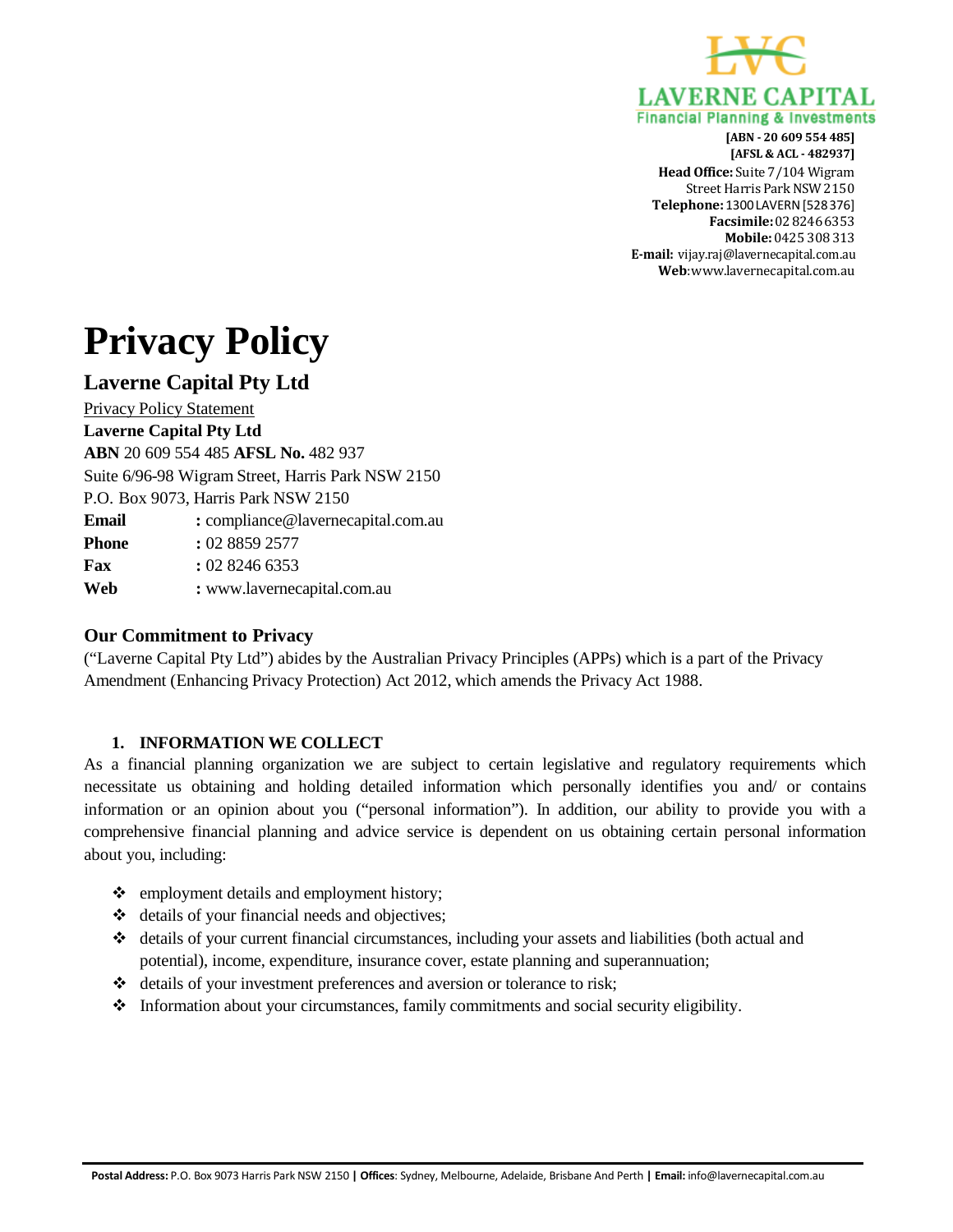

# **2. CONSEQUENCES OF NOT PROVIDING INFORMATION**

Failure to provide the personal information referred to above may expose you to higher risks in respect of the recommendations made to you and may affect the adequacy or appropriateness of advice we give to you. We are required pursuant to the Corporations Act to collect sufficient information to ensure appropriate advice can be given in Respect of recommendations made to our clients. If you elect not to provide us with the personal information referred to above; we may elect to withdraw our services if we believe we are unable to provide you with a complete service.

#### **3. OPEN AND TRANSPARENT MANAGEMENT OF PERSONAL INFORMATION.**

We are committed to being open and transparent about how we use personal information. Where our documents ask for personal information, we will generally state the purposes for its use and to whom it may be disclosed. If any of our documents do not clearly state the purposes for which we will use your personal information please ask us and we will clearly explain them to you.

We will not use your personal information for any purpose other than for which it was originally collected, unless you have given us your consent to do so, or unless it is reasonably expected that we will use the information for another purpose (a secondary purpose). An example of a secondary purpose is providing information in a court of law or dispute resolution.

Should we receive personal information that we have not asked for, we will establish whether the information could have been assessable and contained in a Commonwealth record and if the collection of this personal information was reasonably necessary or directly related to our service. Should the above not apply, we will as soon as practicable destroy the information.

While we may send you marketing material from time to time that we think will be useful to you, we are conscious of the need to respect your privacy. Unless you are informed otherwise, the personal information we hold is used for establishing and managing your financial products or services, reviewing your ongoing needs, enhancing customer service and product options and giving your ongoing information or opportunities that we believe may be relevant to your financial needs and other circumstances.

If, at any time, you do not wish to receive this information, you may contact us with this request. We will endeavor to meet your request within 2 weeks. We maintain a register for those individuals not wanting direct marketing material. Please refer to the end of this document for our contact details.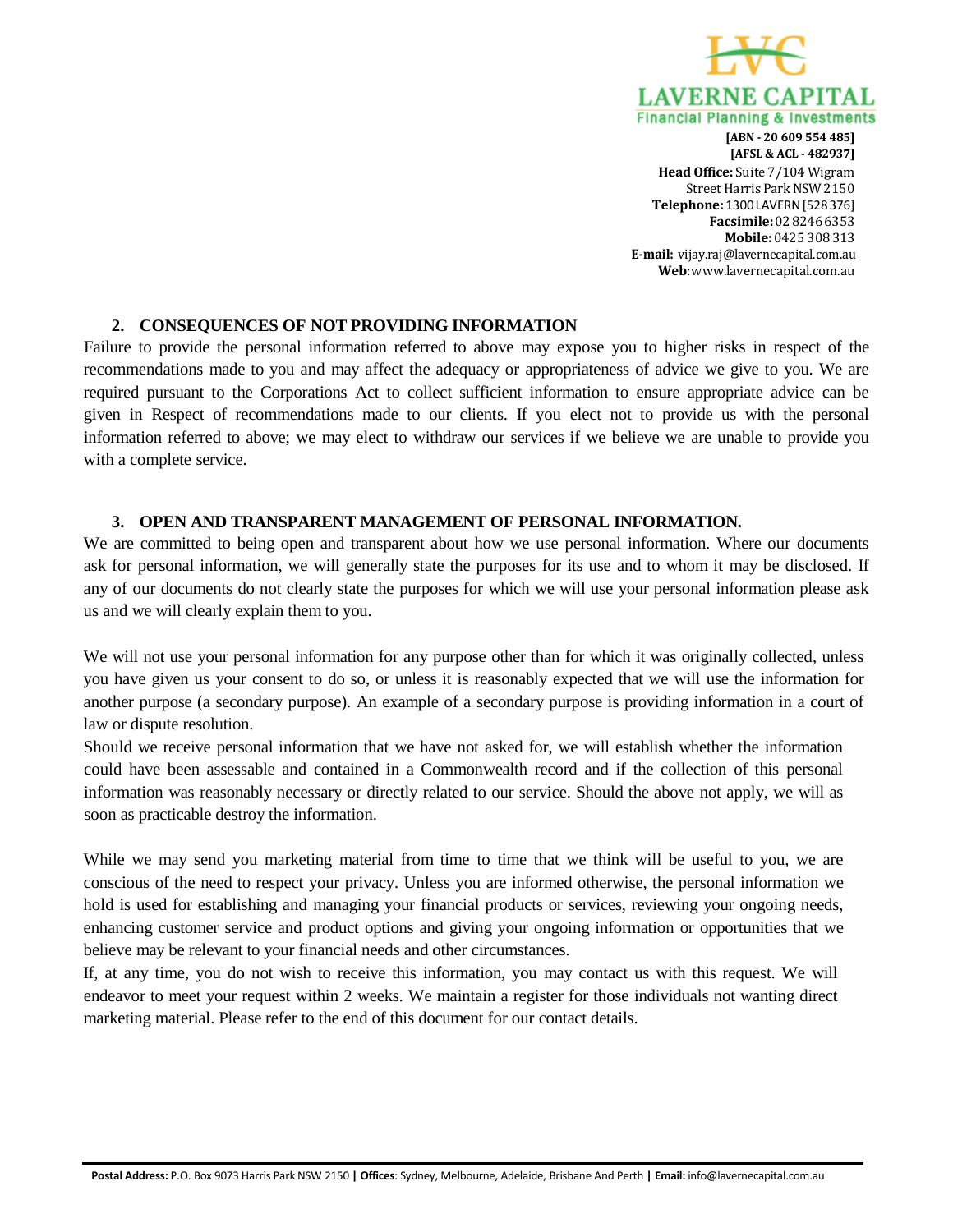

Laverne Capital takes its obligations to protect your information seriously, this includes when we operate throughout Australia and overseas. As part of our operations some uses and disclosures of your information may occur outside your State or Territory and/or outside of Australia.

We may need to send the information overseas with regards to the data processing and information outsourcing with regards to the operation of the services provided in the best interest of the clients. No doubt in that situation Laverne will directly control the operations and see that all the relevant cyber control activities are maintained and no breach of privacy happens.

#### **4. INFORMATION COLLECTION POLICY**

We will not collect any personal information about you except when you have knowingly provided that information to us or authorized a third party to provide that information to us. Generally, collection of your personal information will be effected in either face to face interview, over the telephone or by way of an online client engagement form. From time to time additional and/ or updated personal information may be collected through one or more of these methods. We will only collect, maintain and use personal information about you if it is necessary for us to adequately provide to you the services you have requested including:

- $\triangleleft$  the preparation of your financial plan;
- $\triangle$  the provision of financial planning advice to you;
- $\triangle$  making securities and investment recommendations;
- $\cdot \cdot$  reviewing your financial plan; reviewing securities and investment recommendations;
- Lodging or redeeming investments.

#### **5. INFORMATION DISCLOSURE**

We will not use or disclose personal information collected by us for any purpose other than:

The purposes for which it was provided or secondary related purposes in circumstances where you would reasonably expect such use or disclosure; where you have consented to such disclosure;

Where the National Privacy Principles authorize use or disclosure where required or authorized under law, in circumstances relating to public health and safety and in connection with certain operations by or on behalf of an enforcement body.

This may involve the disclosure of your personal information. We are also obliged pursuant to the Corporations Act to maintain certain transaction records and make those records available for inspection by the Australian Securities and Investments Commission.

We may use the personal information collected from you for the purpose of providing you with direct marketing material, however you may, by contacting us by any of the methods detailed below, request not to receive such information and we will give effect to that request. Please allow two weeks for your request to be auctioned.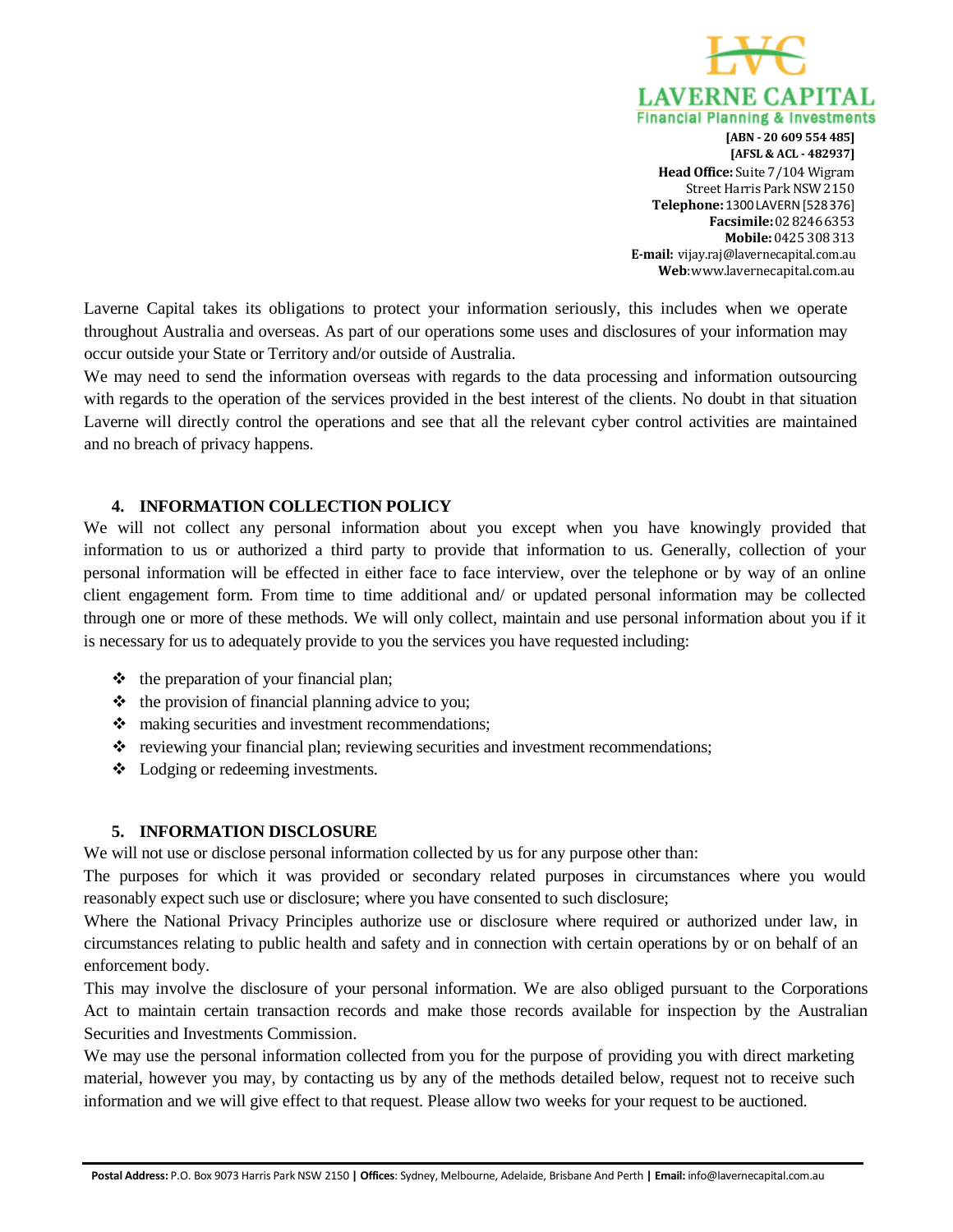

We may disclose your personal information to superannuation fund trustees, insurance providers, and product issuers for the purpose of giving effect to your financial plan/Financial Services and the commendations made by us.

In order to ensure that you receive a personal and tailored service, your personal information will be made available to other advisers or employees of Laverne Capital. It is a condition of our agreement with each of our advisers that they adopt and adhere to this privacy policy. You can be assured that your information will be maintained by any adviser or employee of Laverne Capital in accordance with this policy. If you have any concerns in this regard, you should contact us by any of the methods detailed below.

We may disclose your personal information to external contractors for the following purposes:

- $\div$  storing information
- audit of company accounts; And
- Compliance framework review.

It is a condition of our agreement with each of our external contractors that they adopt and adhere to this privacy policy. We will confirm with external contractors that they have systems and procedures for handling personal information in accordance with this policy. If you have any concerns in this regard, you should contact us by any of the methods detailed below. We will advise you of any change in business circumstances that may affect the handling of your personal information.

# **6. STORAGE OF PERSONAL INFORMATION**

Your personal information is generally held in your client file. Information may also be held in a computer database. We will at all times seek to ensure that the personal information collected and held by us is protected from misuse, loss, unauthorized access, modification or disclosure. At all times your personal information is treated as confidential and any sensitive information is treated as highly confidential. All record movements off premises are recorded in a central register. After-hours access to our premises is controlled by allowing only personnel with security passes to access the premises. All computer- based information is protected through the use of access passwords on each computer. Data is backed up and stored securely off site. In the event you cease to be a client of this organization, any personal information which we hold about you will be maintained in a secure off-site storage facility, and destroyed after an appropriate period of time that complies with legislative and professional requirements (usually 7- 10 years).

# **7. ACCESS TO YOUR PERSONAL INFORMATION**

You may at any time, by contacting us by any of the methods detailed below, request access to your personal information and we will (subject to the following exceptions) provide you with access to that information either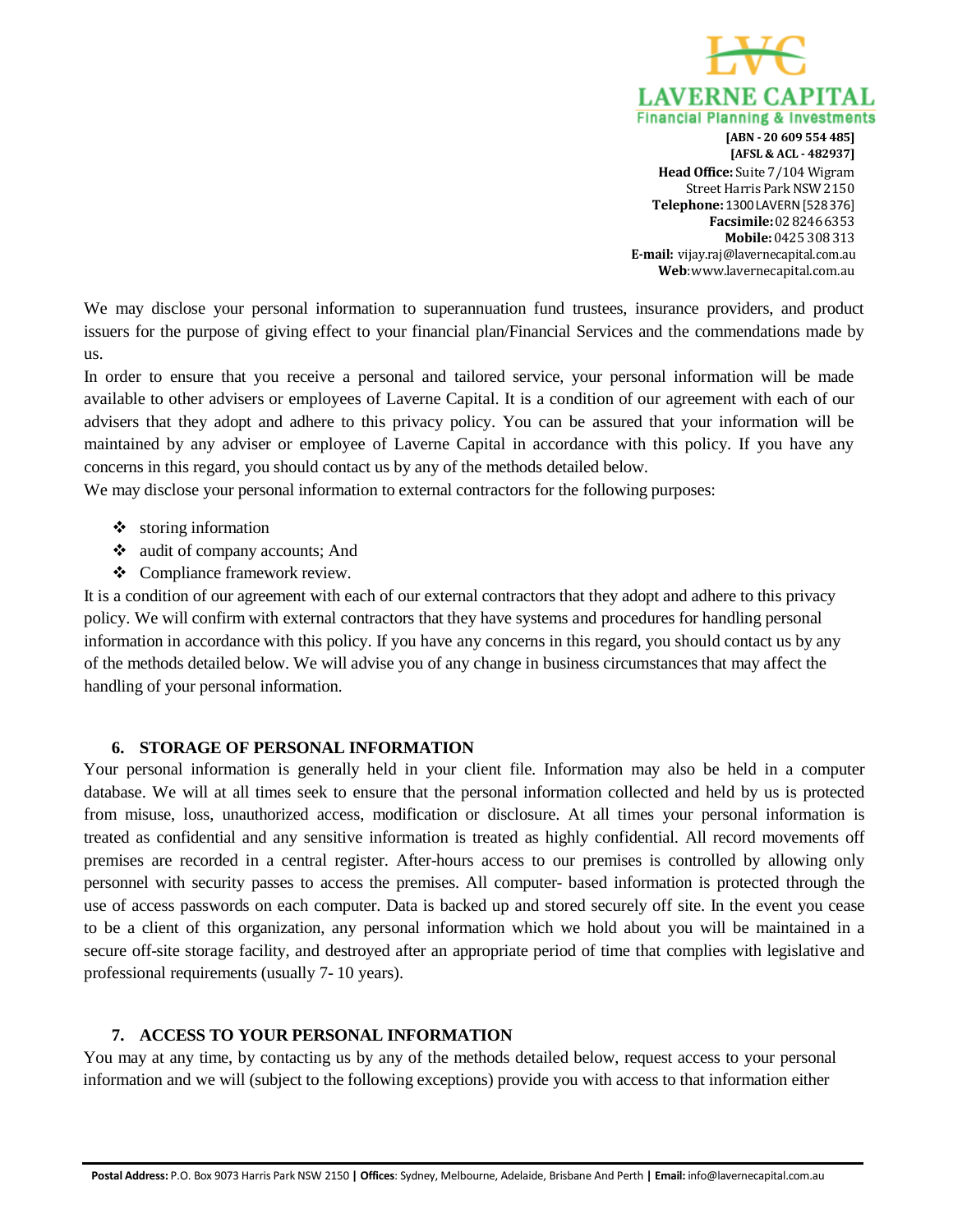

by providing you with copies of the information requested, allowing you to inspect the information requested or providing you with an accurate summary of the information held.

- We will, prior to providing access in accordance with this policy, require you to provide evidence of your identity.
- We will not provide you access to personal information which would reveal any confidential formulae or the detail of any in house evaluative decision making process, but may instead provide you with the result of the formulae or process or an explanation of that result. We will not provide you with access to your personal information if:
- providing access would pose a serious threat to the life or health of a person;
- \* providing access would have an unreasonable impact on the privacy of others;
- $\triangleleft$  the request for access is frivolous or vexatious;
- $\cdot \cdot$  the information related to existing or anticipated legal proceedings between us, and would not be discoverable in those proceedings;
- providing access would reveal our intentions in relation to negotiations with you in such a way as to prejudice those negotiations
- providing access would be unlawful
- denying access is required, or authorized by or under law

Providing access would be likely to prejudice certain operations by, or on behalf of an enforcement body, or an enforcement body requests that access not be provided on the grounds of national security. We will endeavor to respond to any request for access within 14 to 30 days depending on the complexity of the information and/ or the request. If your request is urgent please indicate this clearly. In the event we refuse you access to your personal information, we will provide you with an explanation for that refusal.

#### **8. CORRECTION OF PERSONAL INFORMATION**

We will endeavor to ensure that, at all times, the personal information about you which we hold is up to date and accurate. In the event that you become aware, or believe, that any personal information which we hold about you is inaccurate, incomplete or outdated, you may contact us by any of the methods detailed below and provide to us evidence of the inaccuracy or incompleteness or out datedness and we will, if we agree that the information requires correcting, take all reasonable steps to correct the information.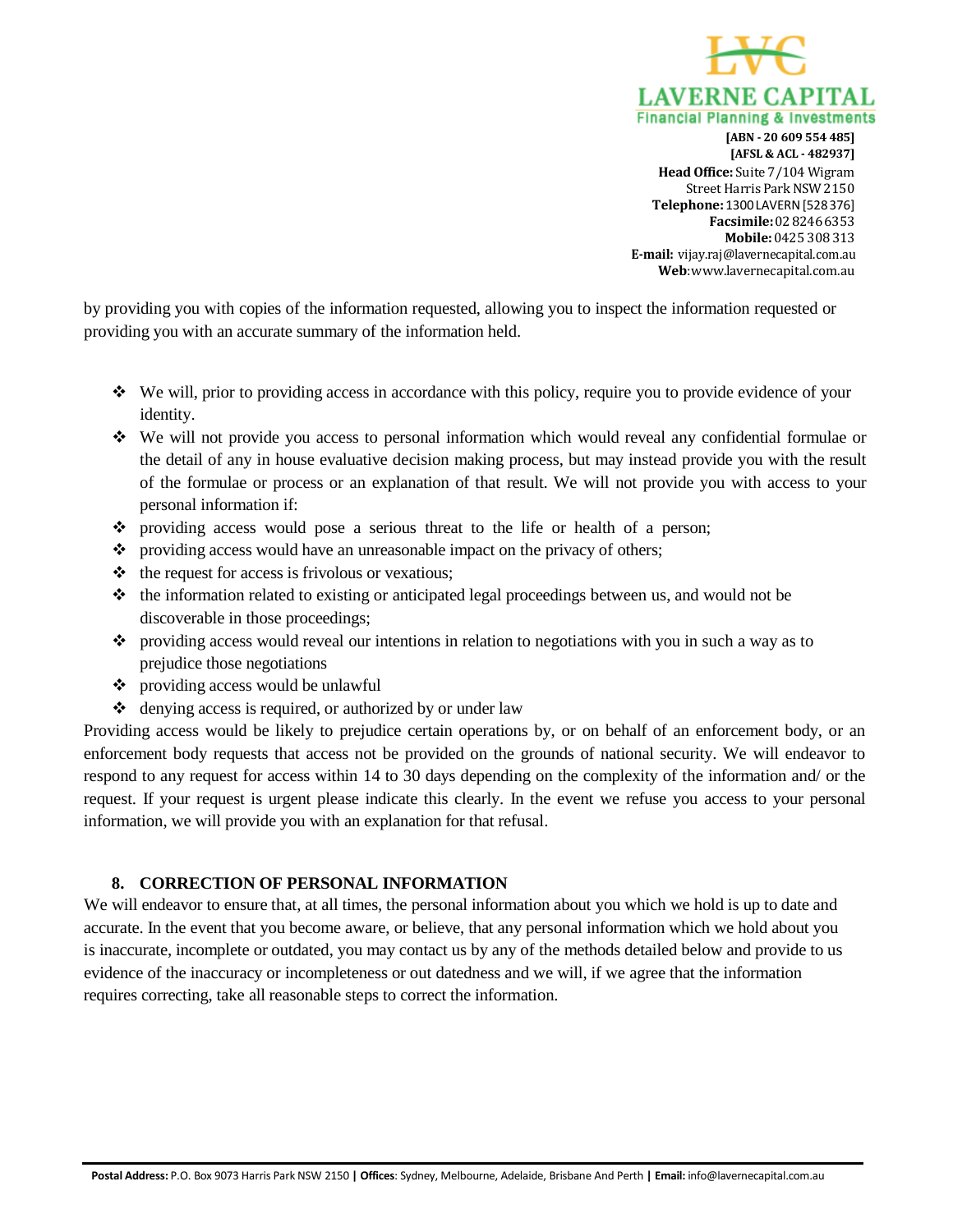

#### **9. COMPLAINTS**

If you wish to complain about any breach or potential breach of this privacy policy or the National Privacy Principles, you should contact us by any of the methods detailed below and request that your complaint be directed to the Privacy Officer. Your complaint will be considered within 7 days and responded to. It is our intention to use our best endeavors to resolve any complaint to your satisfaction; however, if you are unhappy with our response, you are entitled to contact the Office of the Privacy Commissioner who may investigate your complaint further.

#### **10. ADDITIONAL PRIVACY INFORMATION**

Further information on privacy in Australia may be obtained by visiting the web site of the Office of the Federal Privacy Commissioner at [www.privacy.gov.au.](http://www.privacy.gov.au/)

#### **11. ADDITIONAL PRIVACY DISCLOSURE - OUR BUSINESS PARTNERS**

In order to keep our costs competitive your adviser utilizes specialist business support resources that are located in the following countries: India. The organizations we have contracted are related party and support our business to adhere the Australian Privacy Principles when dealing with your personal information. We will not contact you or share your information with any other party unless we have your express approval.

# **12. CONTACT DETAILS**

If you have query relating to our privacy practices please contact us at: **Compliance Coordinator:** Charu Goswami Laverne Capital Pty Ltd Suite 6/96-98 Wigram Street Harris Park NSW 2150 Email: [compliance@lavernecapital.com.au](mailto:compliance@lavernecapital.com.au) Web: [www.lavernecapital.com.au](http://www.lavernecapital.com.au/)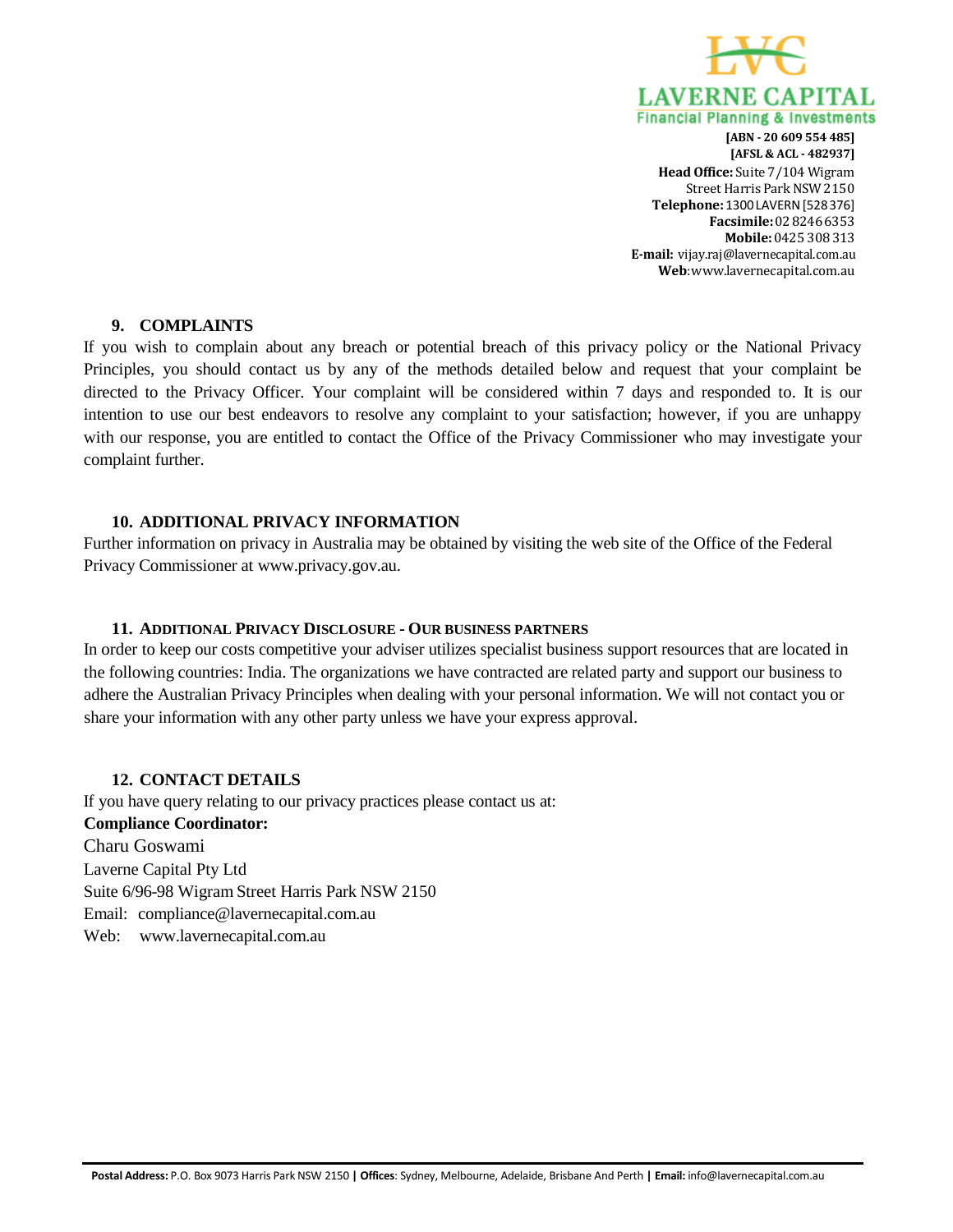

# **PRIVACY STATEMENT**

# **Laverne Capital Pty Ltd (AFSL 482937)**

Laverne Capital is committed to complying with the Privacy Amendment requirements introduced in 2012.

- Laverne Capital may collect information about you for the following purposes:
- Provision of investment services, Financial Planning, Insurance, Superannuation
- Related Forms and Application forms.
- To market services which may be supplied by the Laverne Capital or by other suppliers that may be of interest to you, unless you inform us not to do so.
- $\bullet$  To provide you with agreed services to assist in meeting your requirements and to fulfill your needs, goals and objectives
- As Laverne Capital provides a number of service offerings, we are required under various legislative bodies and codes of practice to collect certain information about you in order to provide our range of services. These include, but are not limited to, the Corporations Act, Income Tax Assessment Act as well as certain regulations issued by the Australian Securities and Investments Commission (ASIC). Whilst you are not obliged to provide us with the information requested, if you decline to do so, we may be unable to provide the level of service and advice required and expected of us. In connection with the provision of services, it may be necessary for us to disclose personal information about you to other professionals and organizations such as:
- $\triangleq$  Its parent company and other companies within the group.
- $\div$  Financial institutions (including fund managers, financial advisors, stock brokers).
- Government departments e.g. Australian Taxation Office, ASIC and Centrelink as required by law.
- External service providers and other compliance Officers for audit purposes as also the Related information processing centers overseas and Endeavour to follow the risk management policy
- $\div$  External parties for business acquisitions or in the event of the sale of the business.
- Any other external party as authorized by you from time to time.
- We undertake not to use or disclose information collected, for purposes other than those detailed above, or related purposes, unless the law requires the disclose or we have been provided with your consent to do so.